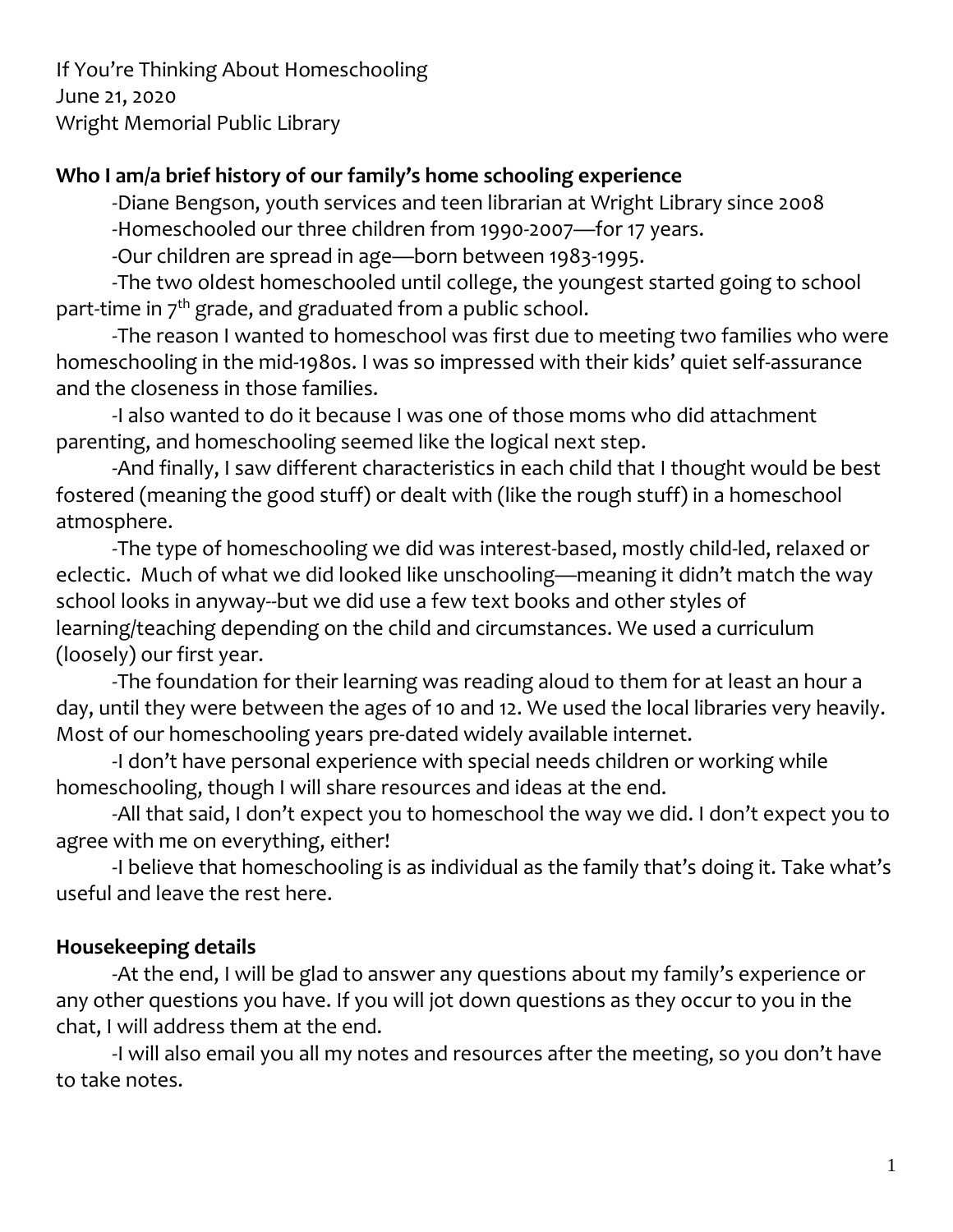# **Why you might be thinking about homeschooling during a pandemic (just a check in to be sure we're on the same page!)**

-You were unsatisfied with how online school worked with your child when the schools closed, and think you can do better for your child.

-You don't want to send your child back to school (if it opens) due to health risks during a pandemic.

-You think you might enjoy, or at least it would be an interesting challenge, to homeschool your children.

-You enjoyed having more time with your children.

-Your child has been thriving at home during the pandemic.

#### **Another disclaimer: My experience was not the same as yours because we weren't homeschooling during a pandemic. Homeschooling will be quite different during a pandemic for several reasons.**

-We didn't stay home day after day, isolated from other people. I didn't have to provide every learning experience on my own. Our family met with our homeschooling group weekly and took field trips, went to the library, took classes offered in the community (and later, at the high school), volunteered, did sports (a little), were involved in theater and Scouts, met friends at parks, played with neighborhood kids, and had play dates with homeschooling friends.

-I had an adult outlet, too, which is very important. Many of my children's activities involved other parents I could talk with.

-We made the choice to homeschool, instead of feeling forced into it by circumstances. But at the same time, we never committed to homeschooling for more than a year at a time.

#### **I will address some ideas later for how to homeschool during a pandemic, but for the moment, let's shift gears and talk about how to make homeschooling at any time work well.**

# **I strongly believe knowing your family's values and goals--educational, philosophical, as well as other values--makes homeschooling easier.**

I can't stress this enough, and as tempting as it might be to rush into buying materials and making plans, I strongly suggest you spend some time on making this the foundation of your homeschooling plan.

My family's values and goals for our children were:

-be kind and responsible people who care about others

-love learning for the rest of their lives

-have a strong family bond

-know themselves and pursue their interests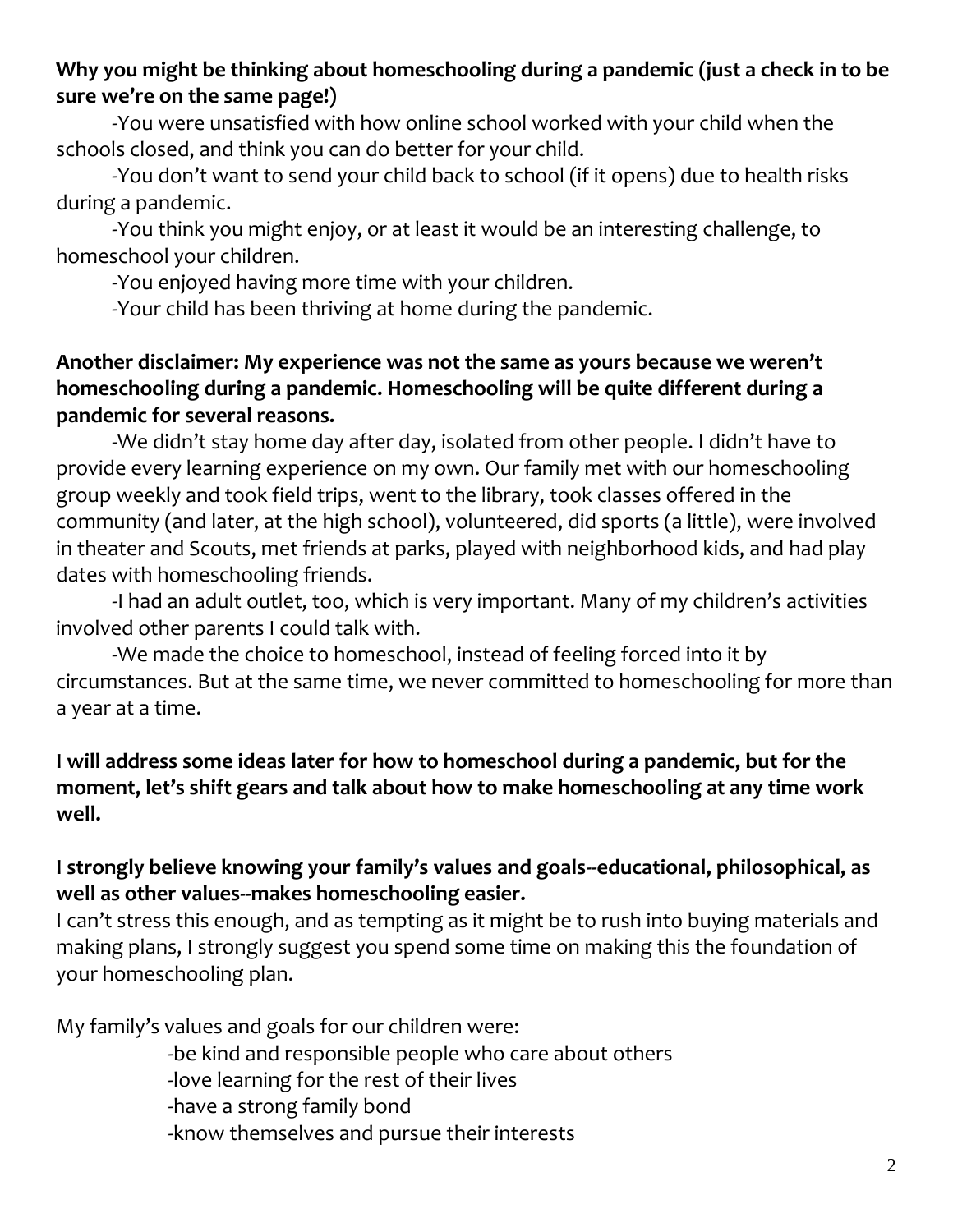-finish college (at least a bachelor's degree) -support themselves as adults

You already know what you value for your family and what your goals are for your children, though you should clarify it by writing it down and taking some time to think about it. Talk about it with your partner. Knowing what you value most will come in handy during times of hard decisions, self-doubt, frustration with your children, or peer pressure.

# **Basics for life as a homeschooling family: somethings that apply no matter your educational choices.**

-Set up routines and organization that makes life easier for all of you and allows your children to know what to expect. This can be as simple as the time you get up, what you do before lunch and after lunch, etc. My kids were all night owls (luckily I am, too), so our day started late and ended late!

-Take advantage of the extra time together to teach your children to help with (and eventually take over) home chores, cooking, and laundry.

-How homeschooling goes will depend, of course, on the ages and personalities of your children. Older children and children who are self-directed make homeschooling easier. Younger children and children who have a hard time focusing may require more of your focused time.

-You don't need to spend the same number of hours educating your children (or do it during the same hours) as children in school. For one thing, school is full of things like getting in line, taking attendance, changing classes, etc. that you won't be doing, so you don't need to count all that as part of your educational time. Also, there will be things that you child can do with little or no supervision that count as education, such as working on a project while you are working nearby, or watching an educational show, or reading.

-Kids are learning all the time! Notice when learning is happening outside of what seems like "school": a talk about the structure of the US government with your eighth grader in the car, looking at bugs while working in the garden with your first grader, the time you spend before bed reading and talking, or the show on dolphins your child watched after lunch.

-Boredom is your friend. Once your child gets really bored (and their choice boredom relief isn't available) they will find good, often creative, things to do. You just have to wait it out…trust me!

# **So let's get back to the pandemic, and in particular parents' needs and finding help during a pandemic or anytime you are more isolated. (As a homeschooling family, we were isolated at times, during long bouts of illness between all the kids, during long snowy winters, after a new baby was born, etc.)**

-*Socialize with another family.* Make a family (homeschooling or not, who are following the same social distancing) part of your "quarantine bubble."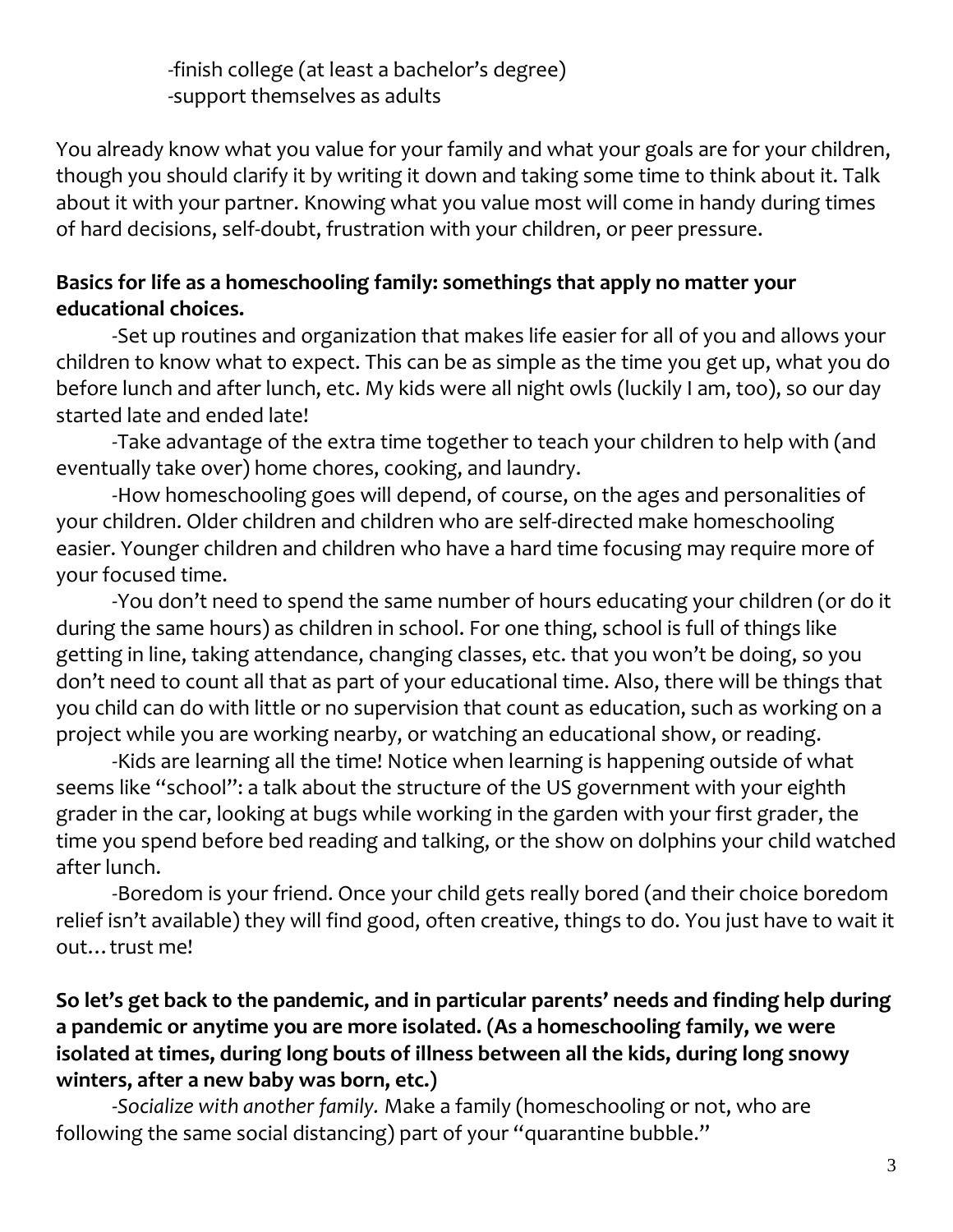*-Share teaching responsibilities*. Engage other family members, such as your partner (or an older child), to help with learning activities with young children or cover a subject you feel less confident about. Ask a family friend or relative to teach a subject online that your child is interested in, read aloud to them, or listen to them practice reading.

*-Sign your child up for virtual classes.* Look for music, dance, and other lessons online during the quarantine.

*-Use the library.* Access the library website from home and reserve the books you need, or call Wright Library's Youth Services staff and we can make a collection for you. Check out the library's databases for students here:

[https://www.wrightlibrary.org/dbases?field\\_category\\_target\\_id=39](https://www.wrightlibrary.org/dbases?field_category_target_id=39)

-*Don't become all teacher and no fun!* Play with your children in ways you all enjoy, whether it's silly dancing or Legos or doing crafts together.

-*Get regular adult support.* Start a weekly online (or in person) meeting with other homeschooling parents so you can share stories and problem solve. (If there's interest, I would be open to sponsoring something like this through the library.)

-*Find time for yourself every day.* Do whatever you need to recharge, whether it's before the kids rise in the morning, or after they're in bed at night. If necessary, trade off with your partner so you each get down time.

-*Take daily breaks.* I had an afternoon coffee/tea and toast break with a book, which was the time I let my kids have TV time/video game time.

-*Loneliness can happen.* It can feel lonely to be doing something that most of the culture is not engaged in. Having a homeschooling community of some kind—even if it's online—helps so much.

-*Don't be too hard on yourself*. You will likely worry that you aren't doing enough, or that your child isn't learning. You may tend to compare days where things go well to days that are close to a disaster. If I can emphasize nothing else, please understand that this kind of thinking is FOOLISHNESS. I punished myself in this way so often, and there was absolutely no reason for me to doubt our homeschooling to such a harsh degree.

# **Worries**

Will my child be behind when they return to school?

If you're thinking short term, you might be wondering what you have to cover so your children can easily return to school and not be behind their classmates. Quite honestly, this may not be as big of a problem as you fear. Why?

-Your children are likely to learn plenty at home, and maybe even more than their classmates at school because it's tailored to their abilities, learning styles, and personalities.

-Remember, there is no nationwide curriculum. That means when a child moves and goes to a new school, they will be likely be at a different place than their peers at the new school. In my experience, the majority of children adjust quickly.

-Even in school, not everyone is in exactly the same place. Some students retain information and move ahead more easily than others.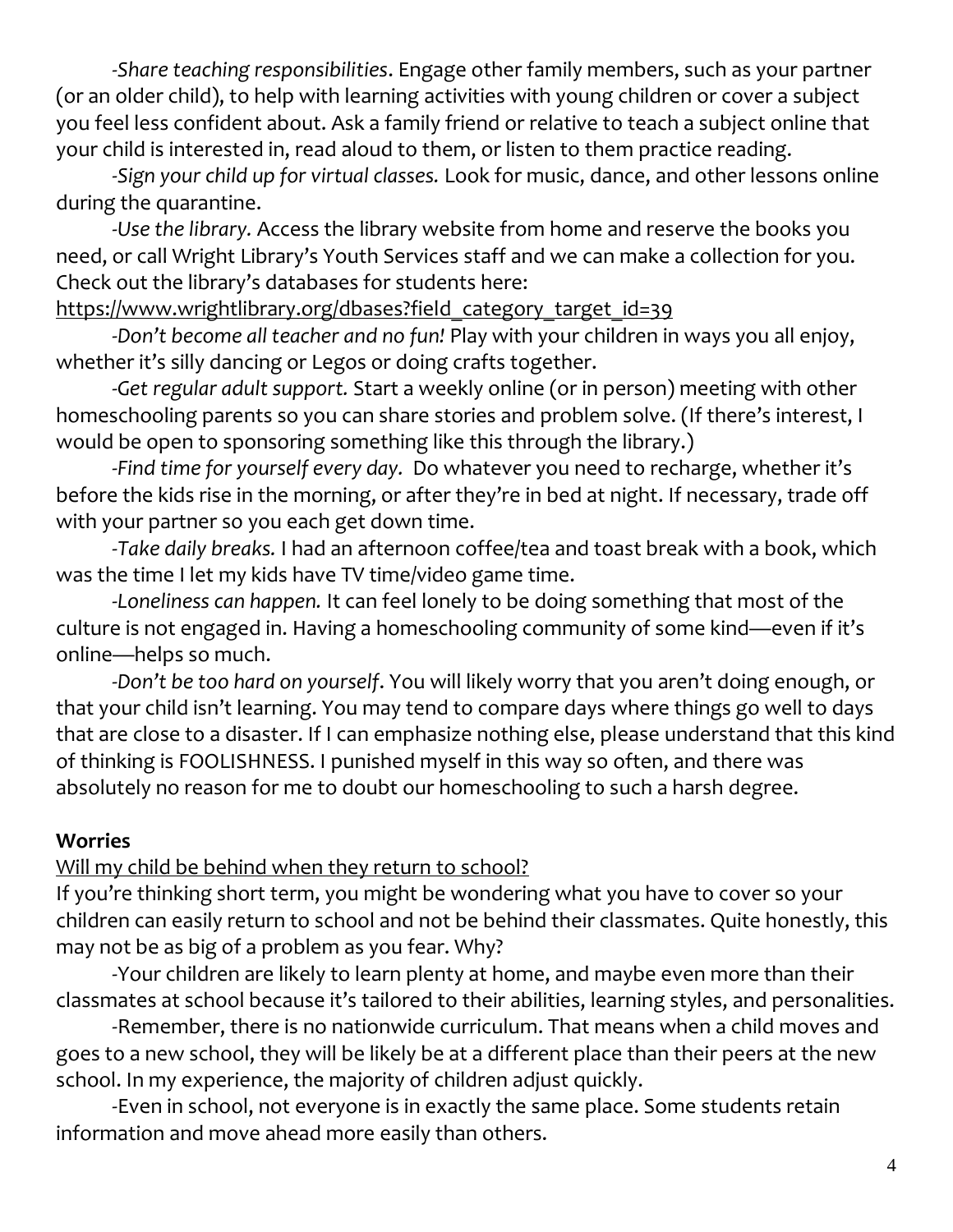-An example from my family: My youngest, who had never been to school, started going part time in seventh grade. She was really confused and struggled the first two weeks, and cried a lot at home, and then she was fine. She was on the honor roll that grading period and every grading period after until she graduated from high school.

#### Another worry: How will I know what to teach them?

This is where your values and hopes for your child come into play, and it will guide your choices. Take some time to decide what you want for your child. Don't worry about rushing into anything right away. You may find yourself trying different approaches, so don't spend lots of money right away on any one thing!

**Now I'm going to go into different homeschooling approaches.** One of the key advantages of homeschooling is also among its biggest challenges: Options. Homeschooling is roughly as old as humanity, but according to the Coalition for Responsible Home Education, the [modern homeschooling movement can trace its roots to John Holt's writing on](http://www.responsiblehomeschooling.org/homeschooling-101/a-brief-history-of-homeschooling/)  [Unschooling back in the 1970's.](http://www.responsiblehomeschooling.org/homeschooling-101/a-brief-history-of-homeschooling/) Later came the Christian homeschool movement in the 80's and 90's. By 1993, homeschooling was legalized in all 50 states. I'm going to briefly cover a variety of approaches, and will send you a list of resources if you'd like to look at this in more depth.

# If you want to use a curriculum:

-*Ohio Learning Standards:* The Ohio Learning Standards show what your child would ideally be doing in school, and you can use that to guide your homeschooling. This can be reassuring if you plan for your child to return to school after the pandemic has settled, though how closely your child's school follows these standards may vary. On the website, there are model curriculums for every grade and subject, with specific ideas for teaching different subjects and concepts. [http://education.ohio.gov/Topics/Learning-in-Ohio/OLS-](http://education.ohio.gov/Topics/Learning-in-Ohio/OLS-Graphic-Sections/Learning-Standards)[Graphic-Sections/Learning-Standards](http://education.ohio.gov/Topics/Learning-in-Ohio/OLS-Graphic-Sections/Learning-Standards)

-*Faith-based homeschooling curriculums*: These are widely available, and cater to many different faiths and beliefs.

-*Education/philosophy-based homeschooling curriculums*: Charlotte Mason, Waldorf, Montessori, Classical, Moore Formula, to name a few. There's plenty on line about these approaches, and again, they will suit some families and not others.

-*Unit studies:* This involves centering all the subjects around a certain topic for a period of time. For a month or more, a study of flight could include the science of flight, how birds fly, math related to airplanes, distances, and speed, biographies of Ameila Earhart and the Wright Brothers, fiction like "My Dad's a Birdman" by David Almond, making a model wind tunnel, and much more! You can create your own unit study, or find pre-made ones on-line.

# Online schools: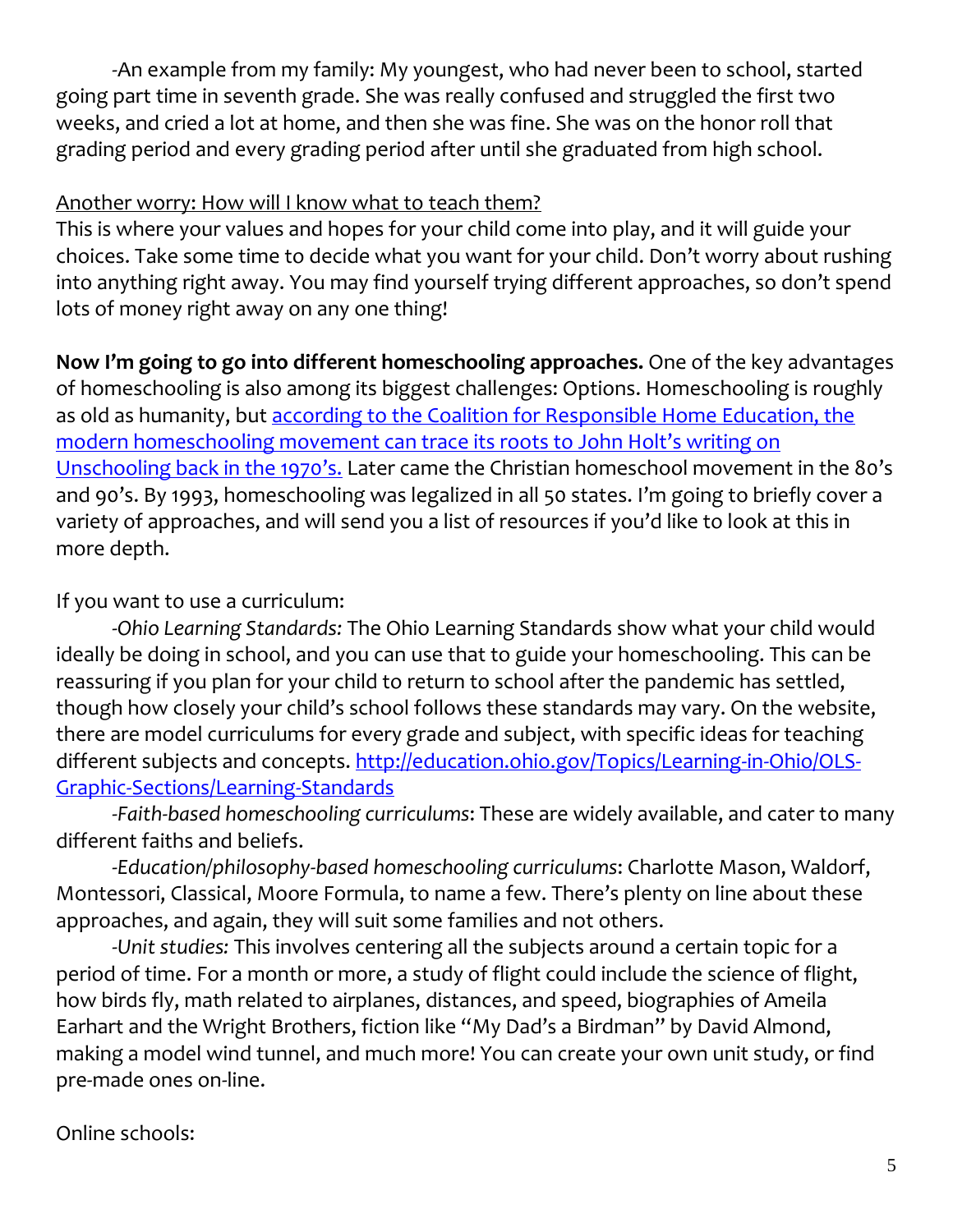-*Online charter schools:* Though it isn't considered homeschooling in Ohio, there are some online schools in the state that are available at no-cost. Most provide a computer, curriculum, and some time with a certified teacher.

-*Online national schools:* These schools charge tuition and most provide curriculum, textbooks, online classes, and teacher contact.

Other homeschooling approaches outside of curriculum:

(These are based on various ideas about how children learn best and may be incorporated with pre-designed curriculum to some degree.)

-*Design your own curriculum.* Choose textbooks, online resources, and other materials to make a curriculum tailored to your child.

-*Interest-led learning*: This is centered on your child's interests. It may be interests that come and go—like a month-long interest in working with batteries and electricity—or can be a long- term interest in something overarching like nature or music.

-*Your child's learning style:* Use your child's natural learning style to make a homeschool plan that works. You can evaluate how much your child learns from hands-on experimentation, listening, learning while moving, etc.

-*Relaxed or eclectic homeschooling:* Not as focused on schedules and timetables, this type of homeschooling often picks from a number of different approaches.

-*Unschooling:* This philosophy is based on the idea that children are natural learners. If the parents provide a rich environment with learning opportunities, the child will take advantage of it.

#### Third worry: My child won't cooperate if I'm the teacher!

My main point: Avoid power plays around learning. (Really, avoid all power plays with kids if you can!)

-Seek your child's cooperation through giving them responsibility for their learning. Decide what you absolutely won't compromise on, but offer some choices to your child. In areas where you can be flexible. Before you begin homeschooling, talk about it with your child and come to a plan together about what they want to know more about, how to do it, and a schedule that works for both of you. Make it a special date, even if it's just in the backyard with ice cream.

-Make learning fun. Make it into a game, a hands-on activity, or something active.

-Make it a shared process. When a child pushes for your help, they may need help understanding, or just want to spend time with you.

-Match how your child learns best—not only their learning styles, but their best times of the day.

-Sometimes, you just need to let it go for another day. Stop forcing and do a dance or take a walk or get to bed earlier.

-In a stressed moment, when you're worried they aren't learning a thing and never will, stop and think before reacting. Watch where your emotions are taking you. Take a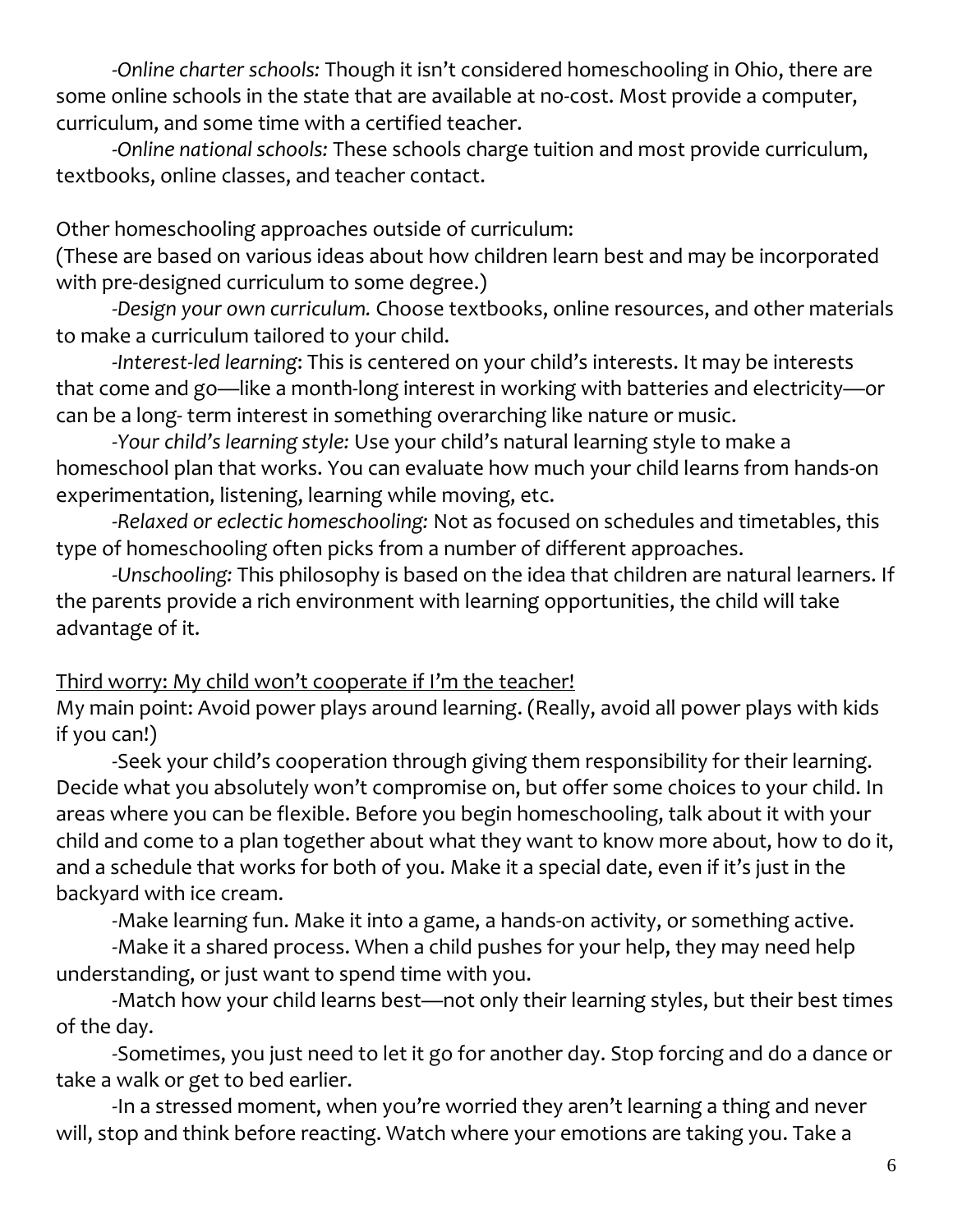deep breath. Remember what you value and what outcome you're hoping for, and then speak.

-Don't take all the responsibility for learning away from your child by pushing and forcing. While it may require you to be patient and repeat positive mantras to yourself like I did, give them time and opportunity to feel responsible for their learning.

-And finally, as with all parenting, your child knows when you speak from a place of quiet, but authentic, confidence.

# **The hows of homeschooling in Ohio**

The link below connects you to the Ohio homeschooling requirements. <http://education.ohio.gov/Topics/Ohio-Education-Options/Home-Schooling>

Beginning of the school year:

-*To notify the school of your intention to homeschool*, print out and complete the form on the site.

-*Curriculum statement and resources:* You will also attach a document stating your curriculum (this can be brief and non-specific—just a list of all the common subjects for your child's age), and include a list of the "resources" you plan to use. This can include anything you have at home, including age-appropriate learning games, microscopes and other science supplies, craft supplies, physical fitness equipment, maps, curriculum, appropriate books (or even just a rough number of how many books are in your home), video series you plan to watch, music and other lessons your child will take, subscriptions to magazines and other learning materials, etc. (I always chose to overwhelm with an exhaustive list! Don't know if that's necessary.)

-*Note:* The curriculum and resources on your list are NOT being given to the school system to get their approval, and they only need to be representative of what you hope to accomplish. You are also not limited to the items on your list either.

# End of school year:

-*Year-end evaluation:* At the end of the school year, your child will need to be evaluated. This can be done either by:

- 1.) taking a standardized test
- 2.) presenting a portfolio representative of your child's learning to an Ohio certified teacher or a person agreed upon by the parent and superintendent. This person will sign a form that you submit.

Application frequency:

-You must re-apply to homeschool annually.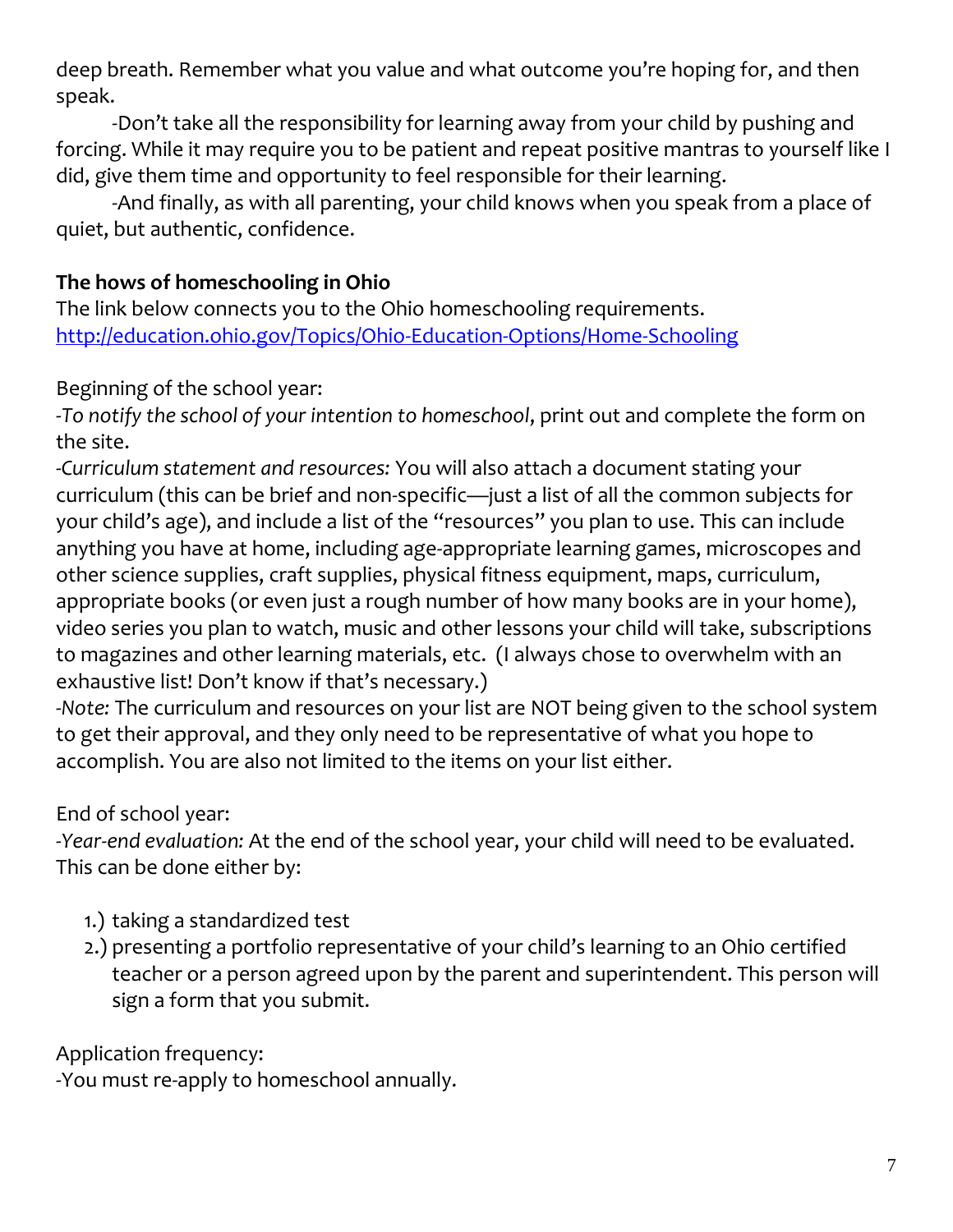# Additional Materials and Resources

Note: This is a list of resources for you to explore further, and I do not necessarily endorse or recommend any of them. Please do a thorough study before purchasing.

# Books

A not-at-all-exhaustive list of books on homeschooling and educational philosophies, including some classics and different approaches, in no particular order.

All single \* are books at Wright Library in print All double \*\* are downloadable from Wright Library website

Andreola, Karen. A Charlotte Mason Companion: Personal Reflections on the Gentle Art of Learning.

\*Arment, Ainsely. *The Call of the Wild + Free: Reclaiming Wonder in Your Child's Education.*

Armstong, Thomas. *In Their Own Way: Discovering and Encouraging Your Child's Multiple Intelligences.*

\*Bauer, Susan Wise & Jessie Wise. *The Well-Trained Mind*.

*\*\**Bogart, Julie. *The Brave Learner.*

*\*\**Cohen, Cafi. *Homeschooling the Teen Years*.

*\*\**Dobson, Linda. *Homeschooling the Early Years*.

*\*\**Dobson, Linda. *The Ultimate Book of Homeschooling Ideas*.

Fagen, Zara. *Minimalist Homeschooling*.

\*\*Gardner, Howard. *Frames of Mind.*

Gardner, Howard. *The Unschooled Mind: How Children Learn and How Schools Should Teach*.

Hensley, Sharon C. *Home Schooling Children with Special Needs*.

Hewitt, Ben. *Home Grown*.

Holt, John. *How Children Learn*.

Holt, John and Pat Farenga *Teach Your Own: The John Holt Book of Homeschooling*.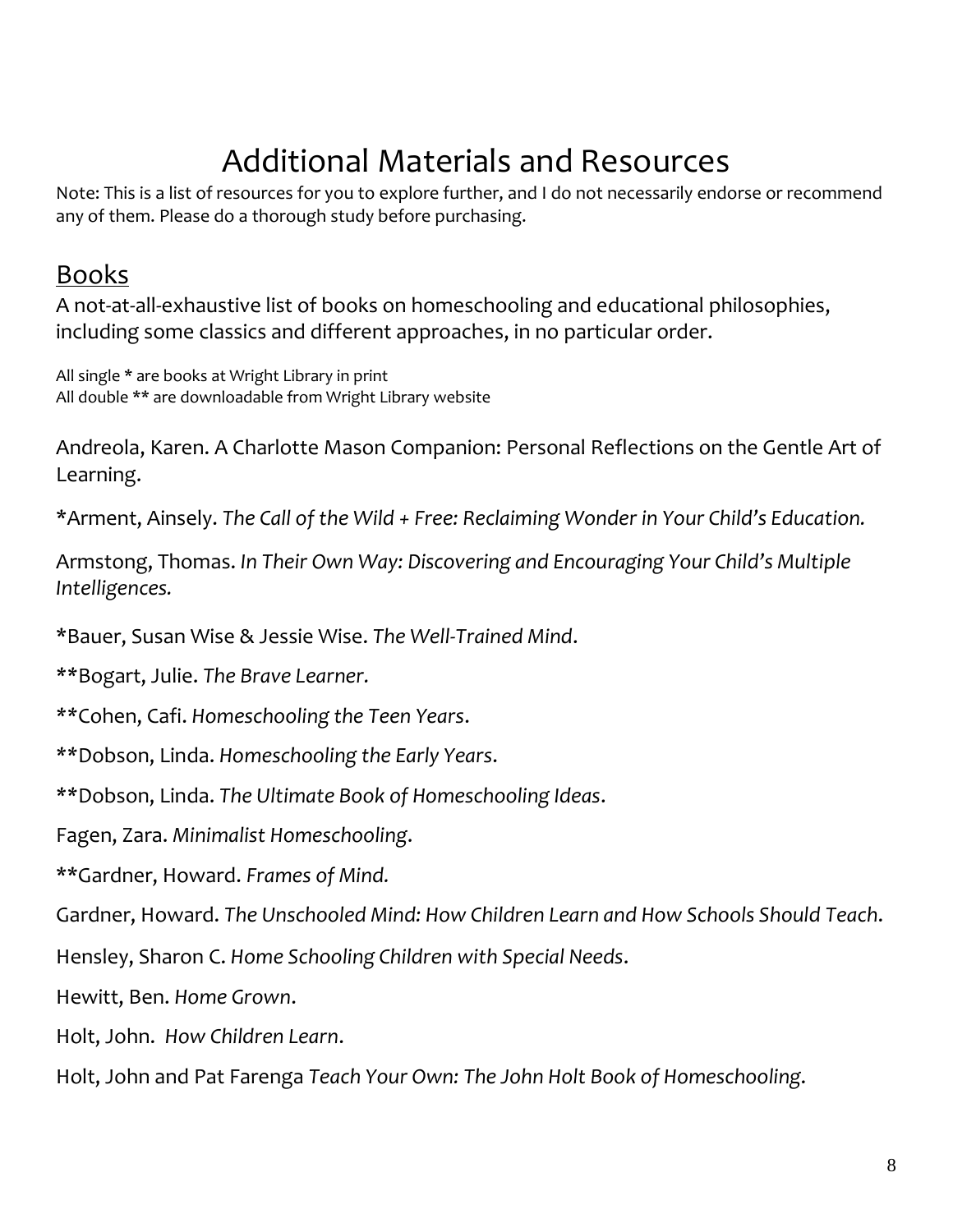*\*\** Lippincott, Lorilee. *The Homeschooling Handbook: How to Make Homeschooling Simple, Fun, and Effective*.

*\*\**Mason, Charlotte. *Home Education*.

McDonald, Kerry. *Unschooled: Raising Curious, Well-Educated Children Outside the Conventional Classroom*.

Oxenreider, Tsh. *At Home in the World*.

Reber, Deborah.*Differently Wired: Raising an Exceptional Child in a Conventional World.*

Rupp, Rebecca. *Home Learning Year by Year: How to Design a Creative and Comprehensive Homeschool Curriculum.*

Wilson, Durenda. *The Unhurried Homeschooler: A Simple, Mercifully Short Book on Homeschooling*.

# Curriculums

# *Independent and/or Accredited Schooling*

These sources offer options for either independent curriculum (no contact with the source other than purchasing the curriculum) or accredited schooling (with tuition):

General curriculum/secular [www.calverthomeschool.com](http://www.calverthomeschool.com/) <https://laurelsprings.com/> <https://www.clonlara.org/> <https://www.globalvillageschool.org/> <http://discoveryk12.com/dk12/curriculum/> <https://www.time4learning.com/>

Khan Academy/free/courses for nearly all subjects in grades K-12, including AP courses <https://www.khanacademy.org/>

Public online charter school/free in Ohio [www.k12.com](http://www.k12.com/) <https://learn.connectionsacademy.com/ohio-combo/>

Oak Meadow/secular/Waldorf for early years <https://www.oakmeadow.com/>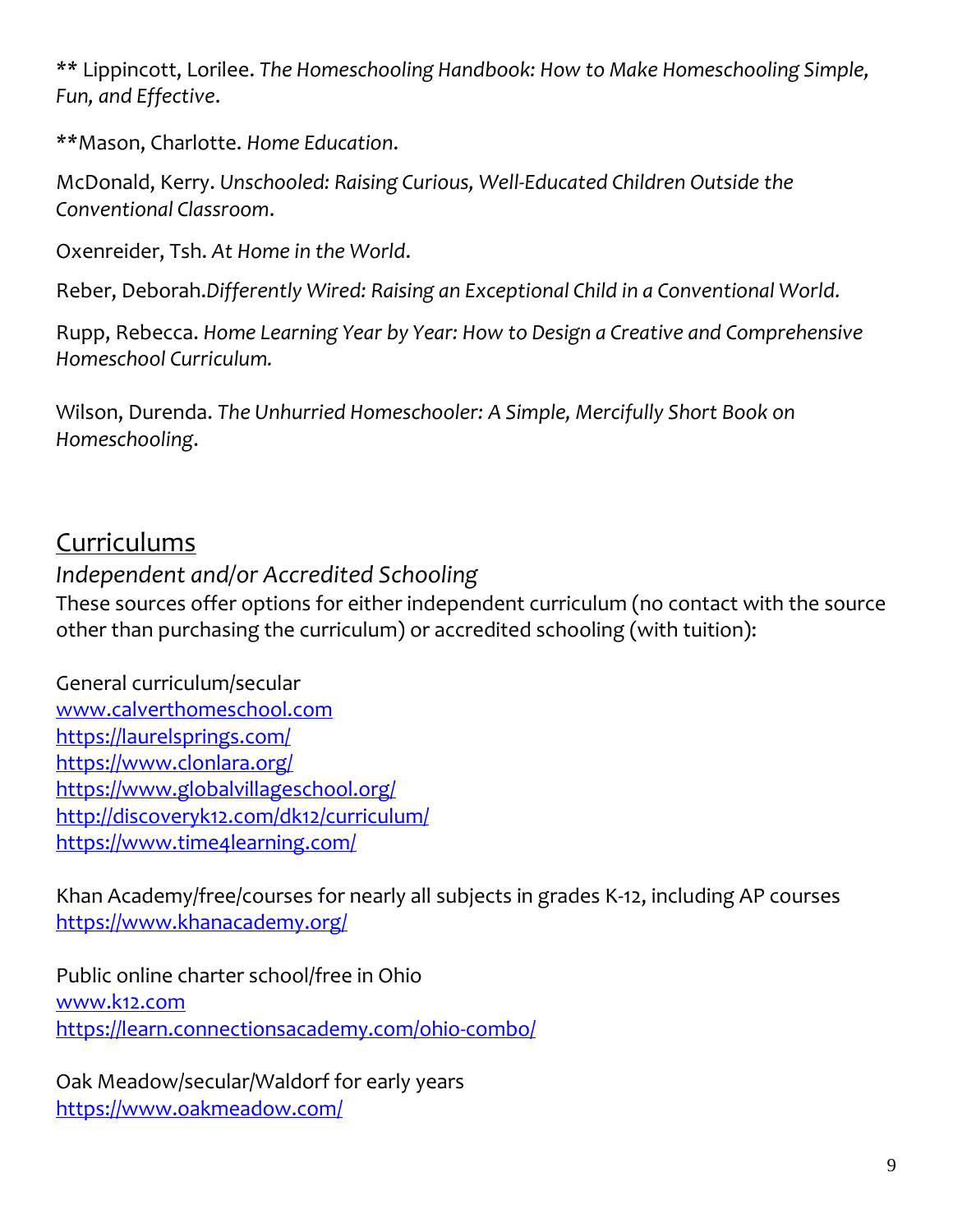Bible based/Evangelical homeschooling <https://www.abeka.com/Homeschool/> <https://www.moorefoundation.com/> https://www.clp.org

Classical homeschooling/secular [www.wtmacademy.com](http://www.wtmacademy.com/)

Roman Catholic [www.setonhome.org](http://www.setonhome.org/)

Muslim [www.gatewayvirtualacademy.com](http://www.gatewayvirtualacademy.com/)

Jewish <http://www.nigrijewishonlineschool.com/>

# *Mainly Curriculum*

Bible based/Evangelical [www.aop.com](http://www.aop.com/)

Charlotte Mason/Biblical slant [www.simplycharlottemason.com](http://www.simplycharlottemason.com/)

Charlotte Mason/secular <https://buildyourlibrary.com/about-build-your-library/>

Classical/secular [www.welltrainedmind.com](http://www.welltrainedmind.com/)

Classical homeschooling/Bible based <https://www.classicalconversations.com/classical-homeschool-curriculum/>

Montessori <https://www.montessoritraining.net/montessori-home-schooling> <https://www.shillermath.com/intro.php>

Special Needs <https://www.time4learning.com/homeschooling/special-needs/>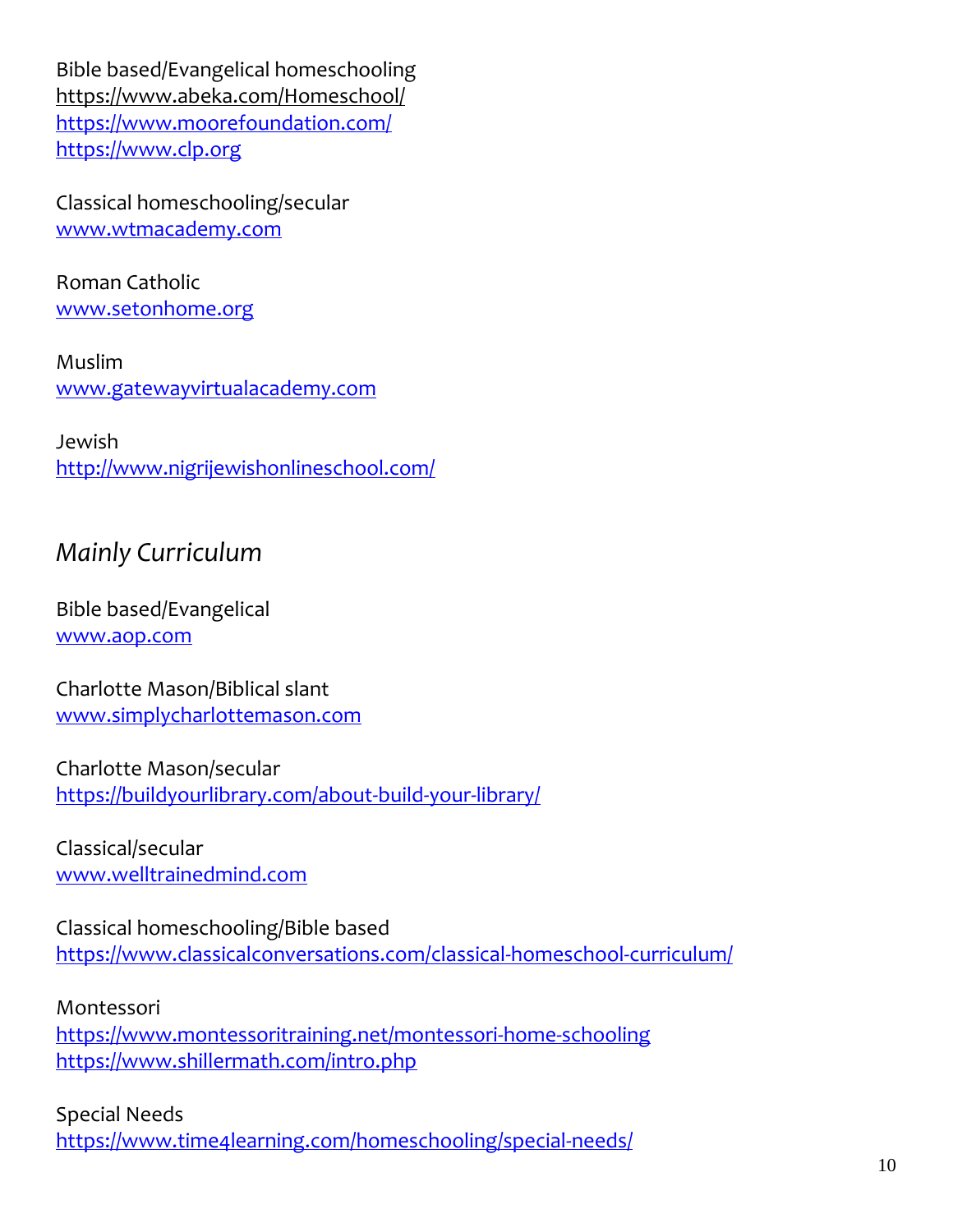[https://www.calverteducation.com/homeschooling-children-with-special-needs/special](https://www.calverteducation.com/homeschooling-children-with-special-needs/special-needs-students-the-advantages-of-homeschooling)[needs-students-the-advantages-of-homeschooling](https://www.calverteducation.com/homeschooling-children-with-special-needs/special-needs-students-the-advantages-of-homeschooling)

#### Gifted Learners

<https://www.movingbeyondthepage.com/> <https://www.rfwp.com/pages/royal-fireworks-press-digital-learning-ibooks/>

Pre-made unit studies to choose from/Bible based [www.unitstudy.com](http://www.unitstudy.com/) [www.mfwbooks.com/home](http://www.mfwbooks.com/home)

Subscription boxes to enhance homeschooling: [www.littlepassports.com](http://www.littlepassports.com/) <http://www.theyoungscientistsclub.com/> <https://www.kiwico.com/> [https://boxes.mysubscriptionaddiction.com/subscription\\_boxes\\_for/kids/tag/educational](https://boxes.mysubscriptionaddiction.com/subscription_boxes_for/kids/tag/educational)

# Homeschooling blogs and reading for parents

Review of different homeschooling approaches (some links no longer work) <https://thebestschools.org/magazine/homeschool-style-right/>

Unschooling blog from the pioneer of the movement <https://www.johnholtgws.com/>

Jewish homeschooling <https://jewishhomeschool.blogspot.com/>

Montessori homeschooling <https://livingmontessorinow.com/>

Homeschooling your special needs child <http://spedhomeschool.com/> <https://www.exceptionallives.org/> <https://www.time4learning.com/homeschooling/special-needs/> [https://www.calverteducation.com/homeschooling-children-with-special-needs/special](https://www.calverteducation.com/homeschooling-children-with-special-needs/special-needs-students-the-advantages-of-homeschooling)[needs-students-the-advantages-of-homeschooling](https://www.calverteducation.com/homeschooling-children-with-special-needs/special-needs-students-the-advantages-of-homeschooling)

Homeschooling your talented and gifted child <https://www.movingbeyondthepage.com/> <https://www.rfwp.com/pages/royal-fireworks-press-digital-learning-ibooks/>